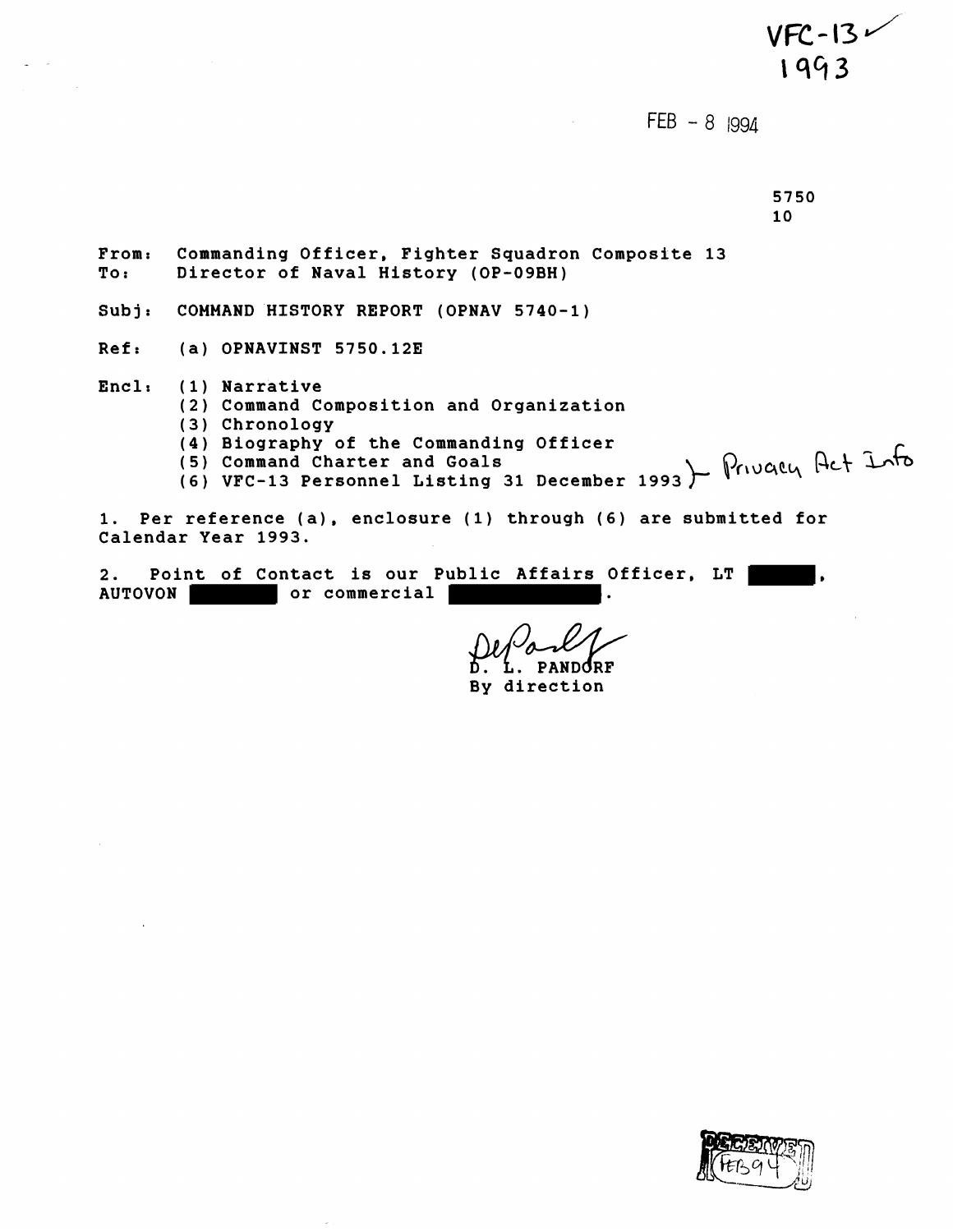

ENCLOSURE(1)

## SQUADRON HISTORY

The "Fighting Saints" of VFC-13 trace their origins back to 1946 when VF-753 was commissioned flying F6F-5 Hellcats. Today's squadron was formed on September 1, 1973 at NAS New Orleans during the reorganization of the U. S. Naval Reserve. Initially, the squadron operated the Chance Vought F-8H "Crusader" with a complement of 17 officers and 127 enlisted men, former members of VSF-76 and VSF-86. In April 1974, the "Saints" transitioned to the single-seat A-4L "Skyhawk." As the demand for West Coast adversary services and other fleet support missions increased, the squadron was permanently transferred to NAS Miramar, arriving in San Diego in February 1976. That summer a transition was made from the A-4L to the more reliable two-seat TA-4J. 1983 marked the return of the single seat aircraft to VFC-13 with the arrival of the A-4E, and in 1988, the squadron moved to the A-4F "Super Fox," the more powerful and capable version of the Skyhawk. October 1993 marked the end of an era when VFC-13 transitioned to the single-seat, two engine F/A-18 "Hornet." This change further enhanced the squadron's ability to perform its adversary mission by providing an even more capable and realistic threat aircraft.

The "Fighting Saints" provide a formidable dissimilar adversary threat. In recognition of that primary mission assignment, on April 22, 1988 VC-13 was proudly redesignated as "FIGHTER SQUADRON COMPOSITE THIRTEEN (VFC-13)." At the same time the squadron logo was redesigned to reflect the changes undergone by the command over the past years. The new logo incoporates as its focal point the wings worn by the highest classification of Soviet Fighter Pilot, the "Sniper." VFC-13 provides quality adversary training for Regular Navy Fleet and Replacement Squadrons and Air Wings, Reserve Fighter and Attack Squadrons. the U. S. Air Force, **U.** S. Marine Corps and Canadian Forces. As of January 1994, the "Fighting Saints" have flown over 38,000 hours accident free, spanning eight years.

| 1946          |               | $VF-783$ - F6F5 Hellcat                       |
|---------------|---------------|-----------------------------------------------|
| $1946 - 1949$ |               | $VF-53L$ - $FG-1D$ Cosair                     |
| $1949 - 1955$ |               | VF-821 - F4U-4 Cosair, F9F Panther            |
|               | 1955 - 1958   | VA-821 - AD-4NA Skyraider                     |
|               | 1958 - 1968   | $VF-821$ - $F9F-8B$ Cougar, $FJ-3/4$ Fury,    |
|               |               | A-4A/B Skyhawk                                |
| $1968 - 1970$ |               | $VSF-75X1 - A-4B$ Skyhawk                     |
| $1970 - 1973$ |               | VSF-76/VSF-86 - A-4B/C Skyhawk, F-8H Crusader |
| $1973 - 1974$ |               | VC-13 - F-8H Crusader                         |
|               | $1974 - 1988$ | $VC-13 - A-4L$ , $TA-4J$ , $A-4E$ Skyhawk     |
|               | $1988 - 1993$ | $VFC-13 - A-4F$ , TA-4J Skyhawk               |
|               |               | $1993$ - Present VFC-13 - F/A-18A Hornet      |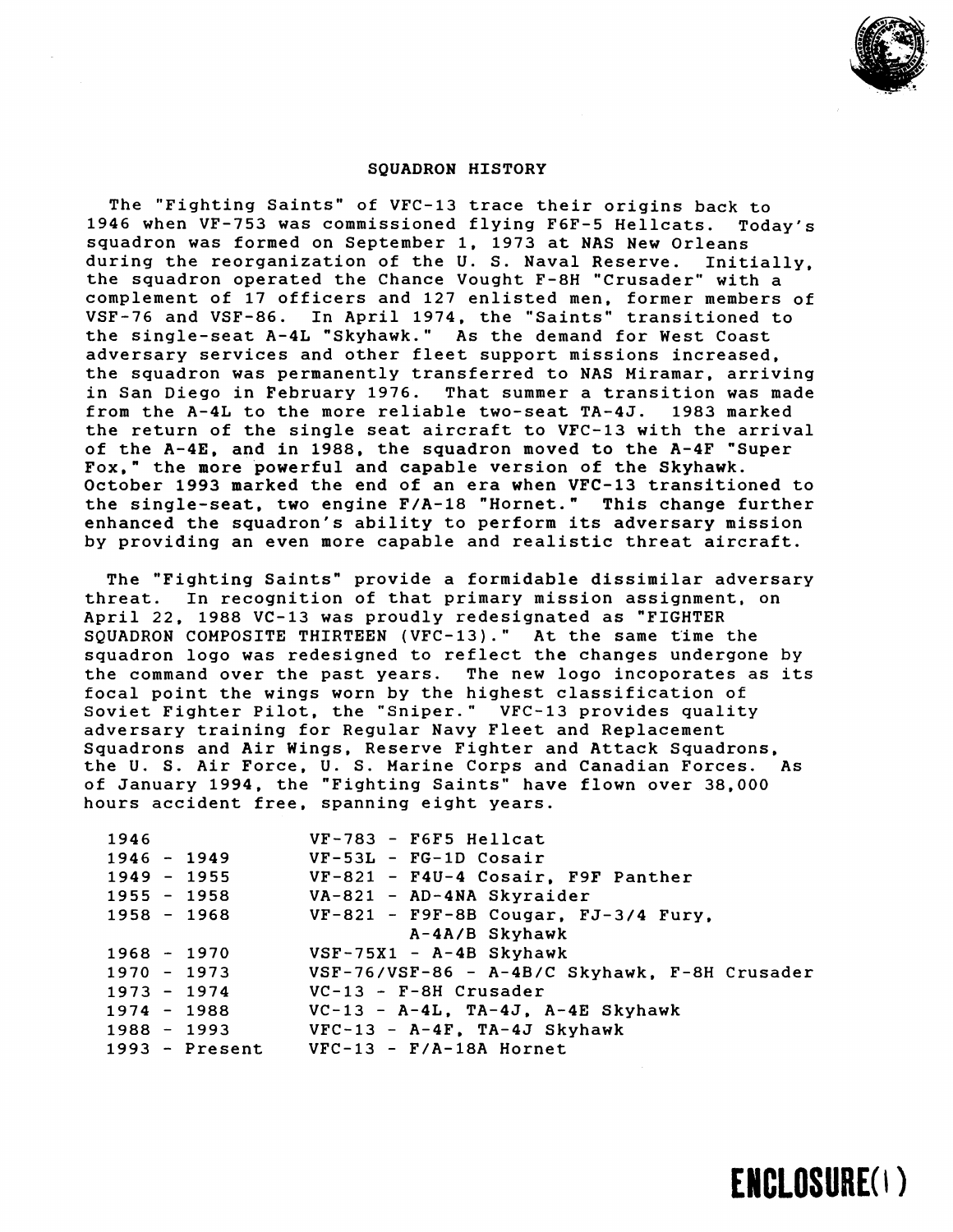

## COMMAND COMPOSITION AND ORGANIZATION

1. Mission. To provide dissimilar air combat training (DACT) for Navy and Marine Corps and other fighter/strike fighter squadrons To provide a variety of threat simulations for air and surface units including towed or air launched targets. Specific services include:

- a. Air Combat Maneuvering Training
- b. Air to Air Tactics
- c. Air. to Air Missile Exercises
- d. Air Intercept and Radar Tracking Training
- e. CNO Special Projects
- f. Surface to Air Missile Exercises

2. Chain of Command. The "Fighting Saints" are led by Commander Walter L. Baker, USNR, Commanding Officer, and Commander Frederick R. Hollinger, USNR, Executive Officer. VFC-13, based at WAS Miramar, San Diego, CA, is under the administrative and operational control of Commander, Carrier Air Wing Reserve THIRTY located at NAS Miramar, CA who reports to Commander, Naval Air Reserve Force, New Orleans, LA.

3. Manninq. VFC-13 is manned with 242 personnel, 36 SELRES, 7 TAR, 2 USN Officers, and 89 SELRES, 108 TAR Enlisted. SELRES and TAR aircrew are hand picked for their expertise, professionalism and their instructional abilities. All aircrew have extensive fleet/adversary experience and average over 2400 flight hours.

**4.** Aircraft. VFC-13 maintains and flies a total of 7 McDonell Douglas F/A-18 series aircraft including six F/A-18A "Hornets" and one F/A-18B. All aircraft carry a camouflaged desert paint scheme and are assigned the tail code of November Delta (ND).